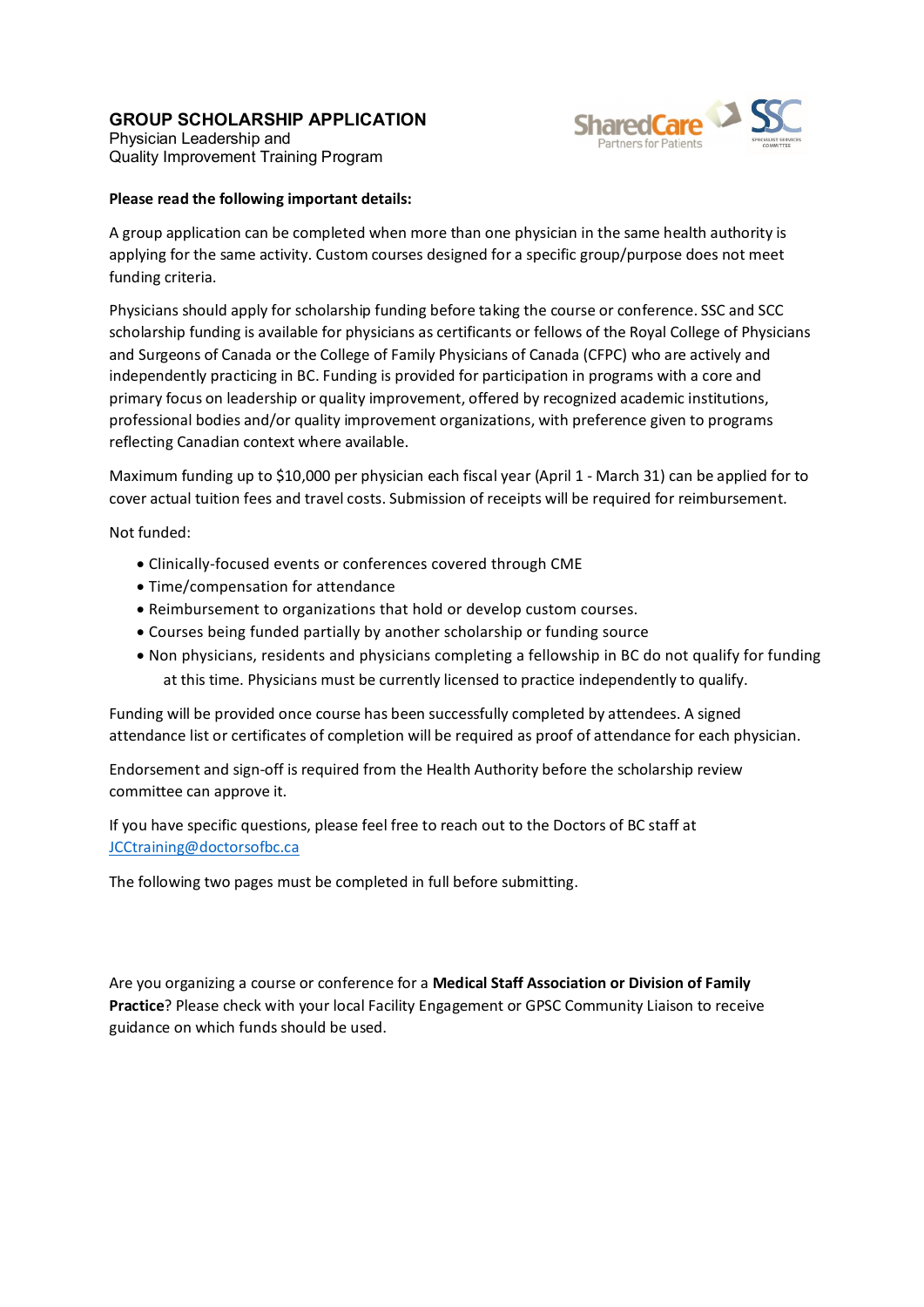## **GROUP SCHOLARSHIP APPLICATION**



Physician Leadership and Quality Improvement Training Program

A group application can be completed when more than one physician in the same health authority is applying for the same activity. Custom courses designed for a specific group/purpose does not meet funding criteria.

|                                                                                                                                                                                                                          |                                                                                                                      | <b>MAIN APPLICANT/ CONTACT PERSON FOR GROUP</b>                                                                       |       |              |
|--------------------------------------------------------------------------------------------------------------------------------------------------------------------------------------------------------------------------|----------------------------------------------------------------------------------------------------------------------|-----------------------------------------------------------------------------------------------------------------------|-------|--------------|
| Name:                                                                                                                                                                                                                    |                                                                                                                      | MSP#:                                                                                                                 |       |              |
| Title:                                                                                                                                                                                                                   |                                                                                                                      | Specialty:                                                                                                            |       | 」GP<br>_l SP |
| Email:                                                                                                                                                                                                                   |                                                                                                                      | Telephone #:                                                                                                          |       |              |
| <b>Mailing Address:</b>                                                                                                                                                                                                  |                                                                                                                      |                                                                                                                       |       |              |
| City:                                                                                                                                                                                                                    |                                                                                                                      | Postal Code:                                                                                                          |       |              |
| Signature:                                                                                                                                                                                                               |                                                                                                                      |                                                                                                                       | Date  |              |
|                                                                                                                                                                                                                          |                                                                                                                      | <b>TRAINING REQUEST INFORMATION</b>                                                                                   |       |              |
| Date(s) of Training<br>and City:                                                                                                                                                                                         |                                                                                                                      |                                                                                                                       |       |              |
| Organization<br>delivering training:                                                                                                                                                                                     |                                                                                                                      |                                                                                                                       |       |              |
| Title of<br>course/event:                                                                                                                                                                                                |                                                                                                                      |                                                                                                                       |       |              |
| Intended outcome<br>of Training:                                                                                                                                                                                         |                                                                                                                      |                                                                                                                       |       |              |
|                                                                                                                                                                                                                          |                                                                                                                      |                                                                                                                       |       |              |
|                                                                                                                                                                                                                          |                                                                                                                      |                                                                                                                       |       |              |
|                                                                                                                                                                                                                          |                                                                                                                      | Is the course being altered or customized in any way?<br>YES<br>'NΟ                                                   |       |              |
|                                                                                                                                                                                                                          |                                                                                                                      | <b>FUNDING INFORMATION</b>                                                                                            |       |              |
| Tuition and travel expenses up to a maximum of \$10,000 per physician. Funding will cover<br>actual tuition fees and travel costs (receipts are required). Time/compensation for<br>attendance is excluded from funding. |                                                                                                                      |                                                                                                                       |       |              |
| Tuition Fee per physician:                                                                                                                                                                                               |                                                                                                                      | Estimated expenses per physician:                                                                                     |       |              |
|                                                                                                                                                                                                                          |                                                                                                                      | Will funding be paid to: $\Box$ Each physician directly $\Box$ Organization delivering training                       |       |              |
|                                                                                                                                                                                                                          | $\Box$ Health Authority                                                                                              | $\Box$ Other                                                                                                          |       |              |
|                                                                                                                                                                                                                          |                                                                                                                      | <b>HEALTH AUTHORITY ENDORSEMENT</b><br>Physician to seek endorsement before submitting for approval to the JCC        |       |              |
| Vice President of Medicine<br>Name (Print):                                                                                                                                                                              |                                                                                                                      |                                                                                                                       |       |              |
| Comments:                                                                                                                                                                                                                |                                                                                                                      | <u>and the state of the state of the state of the state of the state of the state of the state of the state of th</u> |       |              |
|                                                                                                                                                                                                                          |                                                                                                                      | Health Authority: O VCH OFHA OVIHA OPHSA O IHA                                                                        |       | ONHA OFNHA   |
| VP - Signature:                                                                                                                                                                                                          | <u> 1980 - Johann Barn, mars ann an t-Amhain Aonaich an t-Aonaich an t-Aonaich ann an t-Aonaich ann an t-Aonaich</u> |                                                                                                                       | Date: |              |
|                                                                                                                                                                                                                          |                                                                                                                      |                                                                                                                       |       |              |